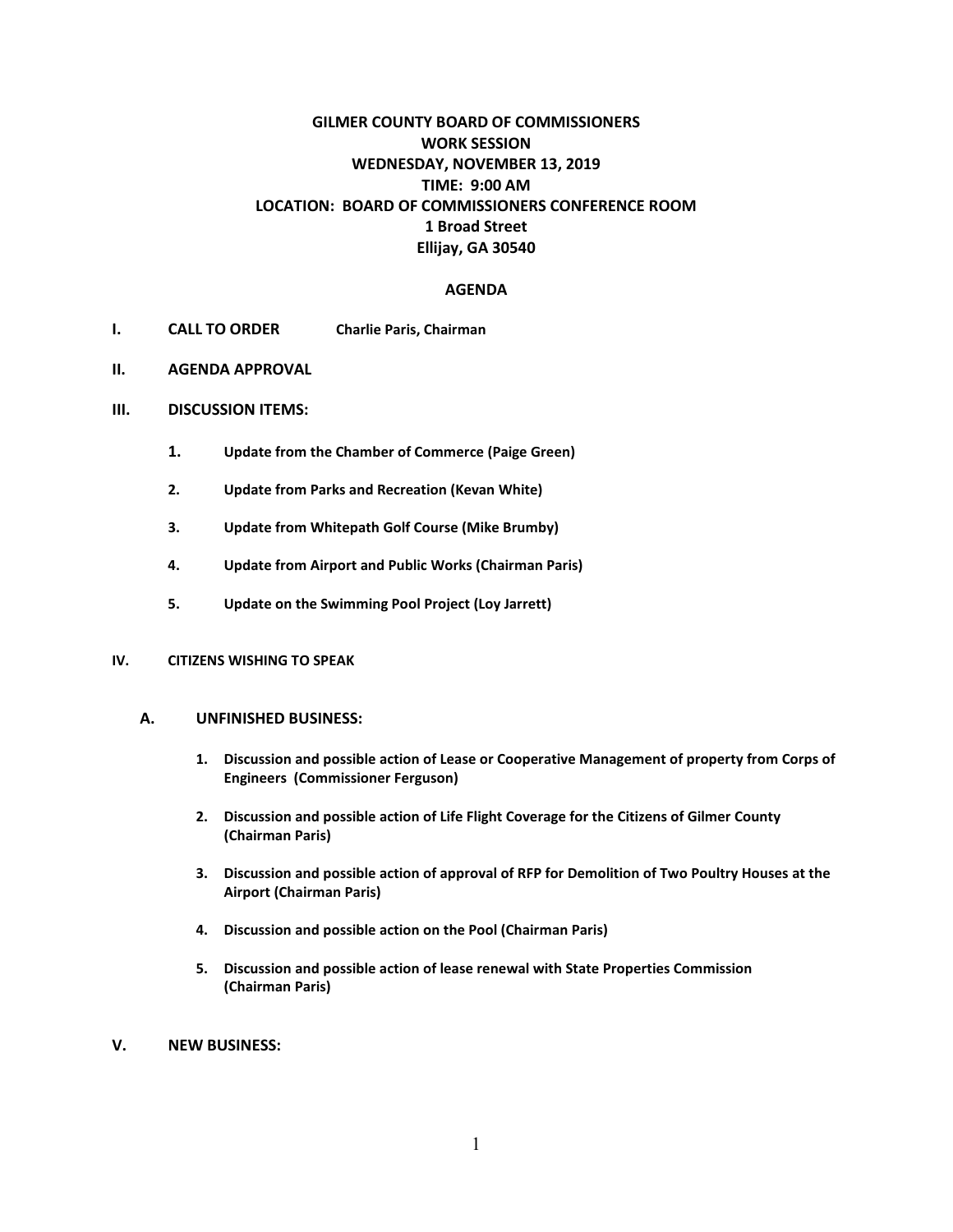### **A. DISCUSSION ITEMS**

**(If needed)**

### **B. ACTION ITEMS:**

**1. Review Pending Action on Resolution Resolution on bids for the following: Asphalt, Concrete, Emulsion, Propane and Stone (Chairman Paris)**

### **2. Review Pending Action on Resolution Discussion and possible action of the Watershed Dams (Chairman Paris)**

## **3. Review Pending Action on Resolution**

**Final Decision by the Gilmer County Board of Commissioners considering the Recommendation by the Gilmer County Planning Commission Regarding the Application for Amendment to Gilmer County Land Use (Zoning) District Map, Incremental Investments, LLC, Tax Map 3085A, Parcel No. 013C, 119 Yukon Court. , R-1 (Residential Low Density) to R-2 (Residential High Density)**

### **4. Review Pending Action on Resolution**

**Final Decision by the Gilmer County Board of Commissioners considering the Recommendation by the Gilmer County Planning Commission Regarding the Application for Amendment to Gilmer County Land Use (Zoning) District Map, Incremental Investments, LLC, Tax Map 3085A, Parcel No. 013B, 119 Yukon Court. , R-1 (Residential Low Density) to R-2 (Residential High Density)**

## **5. Review Pending Action on Resolution**

**Final Decision by the Gilmer County Board of Commissioners considering the Recommendation by the Gilmer County Planning Commission Regarding the Application for Amendment to Gilmer County Land Use (Zoning) District Map, Incremental Investments, LLC, Tax Map 3085A, Parcel No. 013A, 119 Yukon Court. , R-1 (Residential Low Density) to R-2 (Residential High Density)**

## **6. Review Pending Action on Resolution**

**Final Decision by the Gilmer County Board of Commissioners considering the Recommendation by the Gilmer County Planning Commission Regarding the Application for Amendment to Gilmer County Land Use (Zoning) District Map, Faye & Dennis Sullivan, Tax Map 3115T, Parcel No. 012, 930 Stonecliff Drive , R-1 (Residential Low Density) to R-1 (Residential Low Density w/Conditional Use) Guest home on parcel**

## **7. Review Pending Action on Resolution**

**Final Decision by the Gilmer County Board of Commissioners considering the Recommendation by the Gilmer County Planning Commission Regarding the Application for Amendment to Gilmer County Land Use (Zoning) District Map, Reece's Cider Co. LLC, Tax Map 3113, Parcel No. 026, 9110 Hwy 52 East, C-1 (Commercial) to C-1 (Commercial w/Conditional Use) Farm Winery**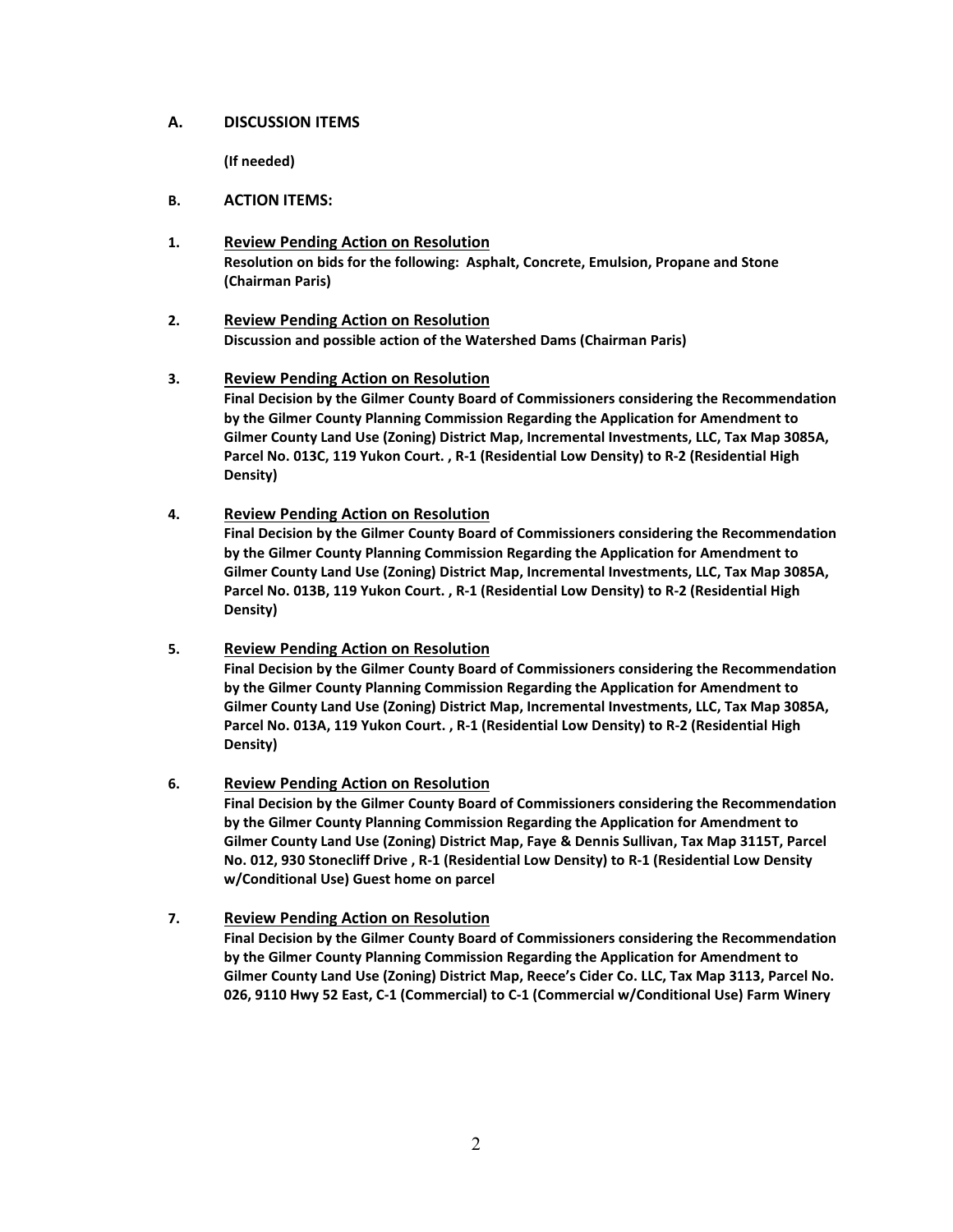- **8. Review Pending Action on Resolution Final Decision by the Gilmer County Board of Commissioners considering the Recommendation by the Gilmer County Planning Commission Regarding the Application for Amendment to Gilmer County Land Use (Zoning) District Map, Reece's Cider Co. LLC, Tax Map 3113, Parcel No. 026, 9110 Hwy 52 East, C-1 (Commercial) to C-1 (Commercial w/Conditional Use) Tasting Room**
- **9. Review Pending Action on Resolution Discussion and possible action of changing the Work Session date in November 2020 (Chairman Paris)**
- **10. Review Pending Action on Resolution Final Adoption of the Chapter Titled "Animal Control Ordinance" of the Gilmer County Code (Chairman Paris)**
- **11. Review Pending Action on Resolution Final Adoption of the Chapter Titled "Broadband Ready Community Ordinance" of the Gilmer County Code (Chairman Paris)**
- **12. Review Pending Action on Resolution Adopting the First Reader to amend the Chapter Titled "Commercial River Outfitting Ordinance" of the Gilmer County Code (Chairman Paris)**
- **13. Review Pending Action on Resolution Appointment of a Representative for the EMS Region 1 Council (Russell Brown)**
- **14. Review Pending Action on Resolution Review and possible action of EMS Collections (Russell Brown & Brandie Kennedy)**
- **15. Review Pending Action on Resolution Discussion and possible action on Advertisement of the 2020 Budget (Chairman Paris)**
- **16. Review Pending Action on Resolution Discussion and possible action on approval of an MOU with SORBA/IMBA and Resolution to apply for an RTP Grant (Commissioner Ferguson)**
- **17. Review Pending Action on Resolution Appointment of a Member to the Airport Advisory Board (Chairman Paris)**
- **VI. EXECUTIVE SESSION: Consultation with the county attorney or other legal counsel to discuss pending or potential litigation, settlement, claims, administrative proceedings,or other judicial actions brought or to be brought by or against the county or any officer or employee in which the county or any officer or employee may be directly involved asprovided in O.C.G.A. 50-14-2(1); consultation with the county attorney or otherlegal counsel to discussnegotiationsto purchase, dispose of, or lease property asprovided inO.C.G.A. 50-14-3(b) and discussion or deliberation on the appointment, employment, compensation, hiring, disciplinary action or dismissal, or periodic evaluation orrating of a county officer or employee as provided by O.C.G.A. 50-14-3(6).**

**(If needed)**